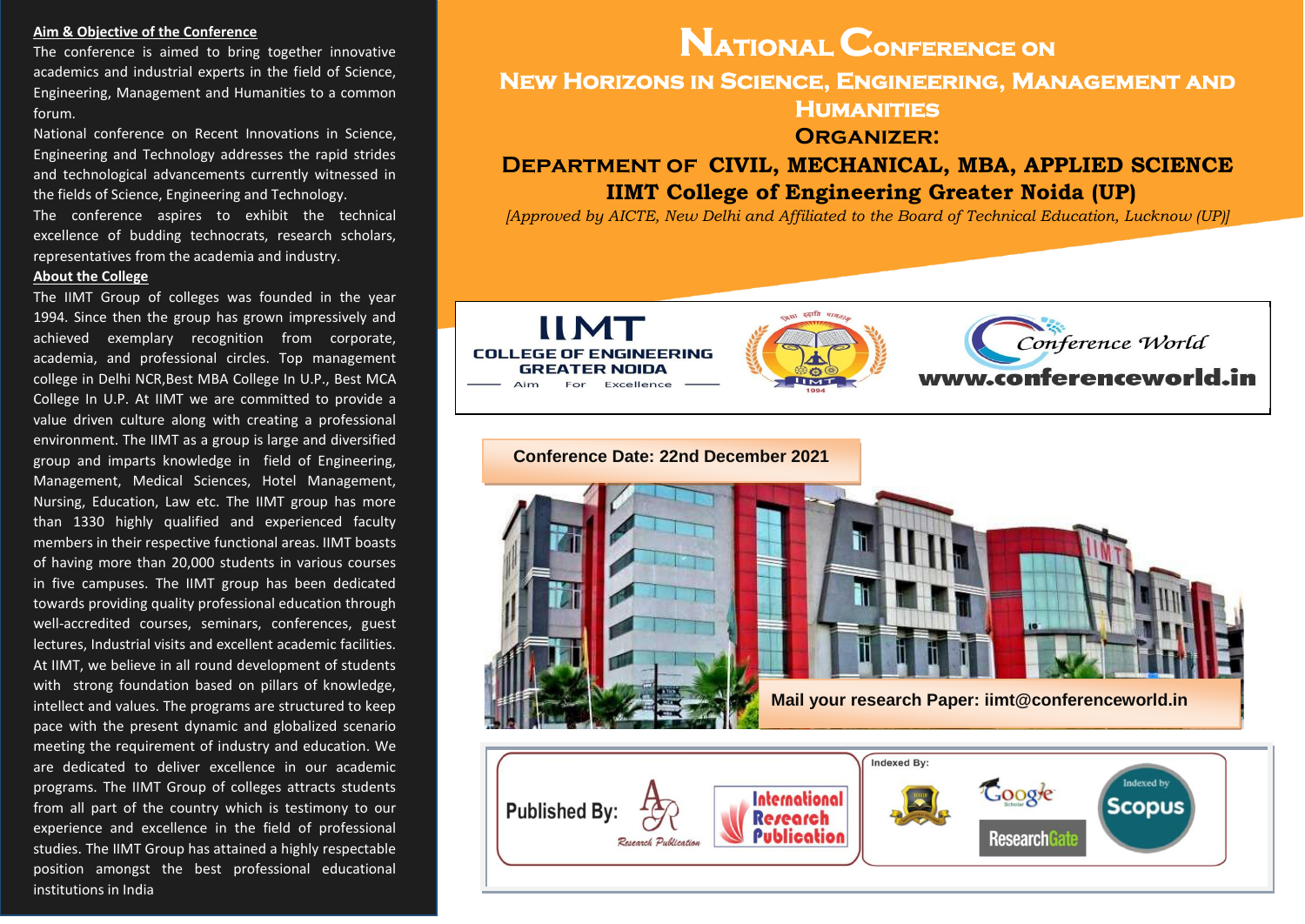# **Chief Patrons:**

**Shri Yogesh Mohan Ji Gupta**  Chairman, IIMT Group of Colleges

#### **Patrons:**

**Dr. Mayank Agarwal** , Managing Director, IIMT Group of Colleges **Prof. (Dr.) M.K. Soni ,**  Director General, IIMT Group of Colleges **Dr. Shyam Sunder Tyagi,** 

Director IIMT College of Engineering

# **Chief Guest**

**Dr. Rajiv Kumar Singh,**  Assistant Director (OL), DCPW, Ministry of Home Affairs, CGO Complex, Lodhi Road, New Delhi

# **Guest Speaker**

**Mr. Santosh Chandra Prof (Dr) Saroj Kumar Datta**

**Convener: M/s Tabassum Abassi,** HoD (Civil Deptt.)

**Organizing Secretary Dr. A.P Singh (Dean Academic) Coordinator Mr.Sanjeev Narain Co-Coordinator Mr.Harpreet Singh,** Assistant Professor (CE)

**Organizing Committee Members Mr.R.K Tomar, Dr.Pankaj Sharma, Mr. Satyaveer Singh Mr. Katuryia Technical Committee Members Dr.Deepak Sharma, Mr. Sanjeeva Narain Singh, Dr. Jitendra Singhal,**

**Mr. Saswat Das.**

# **Advisory Committee**

**Dr. NAGARAJA V** Professor, School of Legal Studies, REVA University, Bangalore

#### **Dr. BADIUDDIN AHMED**

Professor, Dept. of Management and Commerce, Maulana Azad National Urdu University

**Prof. Dr. Abhijit Chakraborty**

Vice Principal & Professor, Global Institute of Management & Technology, West Bengal

**Dr. Venkata Ramana. Teppala**

Professor, ECE Department, GITAM Institute of Technology, Visakhapatnam AP

**Dr. Koduru Chandra Mouli**

Professor and HOD of Civil Engineering, NRI Institute of Technology, Guntur, Andhra Pradesh,

#### **Dr. Rajesh Vyas**

Principal & Professor (Mathematics) Christian Eminent College,Indore, Madhya Pradesh

# **Dr. N. Srinivasan**

Professor and Head of Department of Mathematics, St Peters Institute of Higher Education and Research, Avadi, **Dr. Nilesh Uke** Principal/Professor ; Trinity Academy of Engineering , Kondwa, Pune **Dr. M. Devendra**

Principal, Bengaluru Amirta College of Arts and Science, RR Nagar, Bangalore

**Dr. Rajiv Kumar Singh** Assistant Director (OL), DCPW, Ministry of Home Affairs, Lodhi Road, New Delhi

**Prof (Dr) S M Husain**

Group Director, ITM Group of Institutions, Aligarh. **Prof. Vibha Asthana**

Principal, Ghulam Ahmed College of Education , Hyderabad

# **Dr Subhash Chandra Shrivastava**

Professor, Applied Mathematics, Rungta College of Engineering and Technology, Bhilai

**Dr. C.V. Ravishankar** Prof. & HOD-ECE, SaIT, Bangalore

**Dr Aruna Kumari Nakkella** Assistant Principal, College of Engineering,

Dr BR Ambedkar University, Srikakulam, Andhra Pradesh

#### **Fee Details:**

- $\triangleright$  Non-Author Participation (Only for attending the conference) : 500 INR
- $\triangleright$  Presenting the paper in the conference (Max 3 Authors in a paper) : 1000 INR
- $\triangleright$  Publication in conference proceeding with ISBN (Max 3 Authors in a paper): 1500 INR
- $\triangleright$  Publication in conference proceeding with ISBN and Publication in Journal: 2000 INR (Peer Reviewed),
- 8000 INR (Web of Science),12000 INR (Scopus)
- $\triangleright$  If More than three authors, each additional author will have to pay 500 INR.
- $\triangleright$  Page Limit 12, INR 100 will be Charge for each additional page.
- $\triangleright$  All papers will undergo a double blind peer review process and the criteria for acceptance will be based on quality, originality, technical content and relevance.

# **Highlights of the Conference:**

- 1. All the accepted papers authors will be published in the international journals having ISSN & Impact factor.
- 2. Every author will get two certificates, one for paper publication in Journal other for paper presentation in conference.
- 3. All the papers of the conference will be published in the conference proceeding with ISBN.
- 4. All the accepted will be indexed in Google scholar & IDIIF.
- 5. Research Paper in absentia is also acceptable.

## **Mode of Presentation:**

- 1. Author can directly present paper through Google Meet.
- 2. Author(s), those fail to attend the conference can send the power point Presentation of maximum 10 slides on **iimt@conferenceworld.in**
- 3. Author can record their Presentation and can share through What's App.